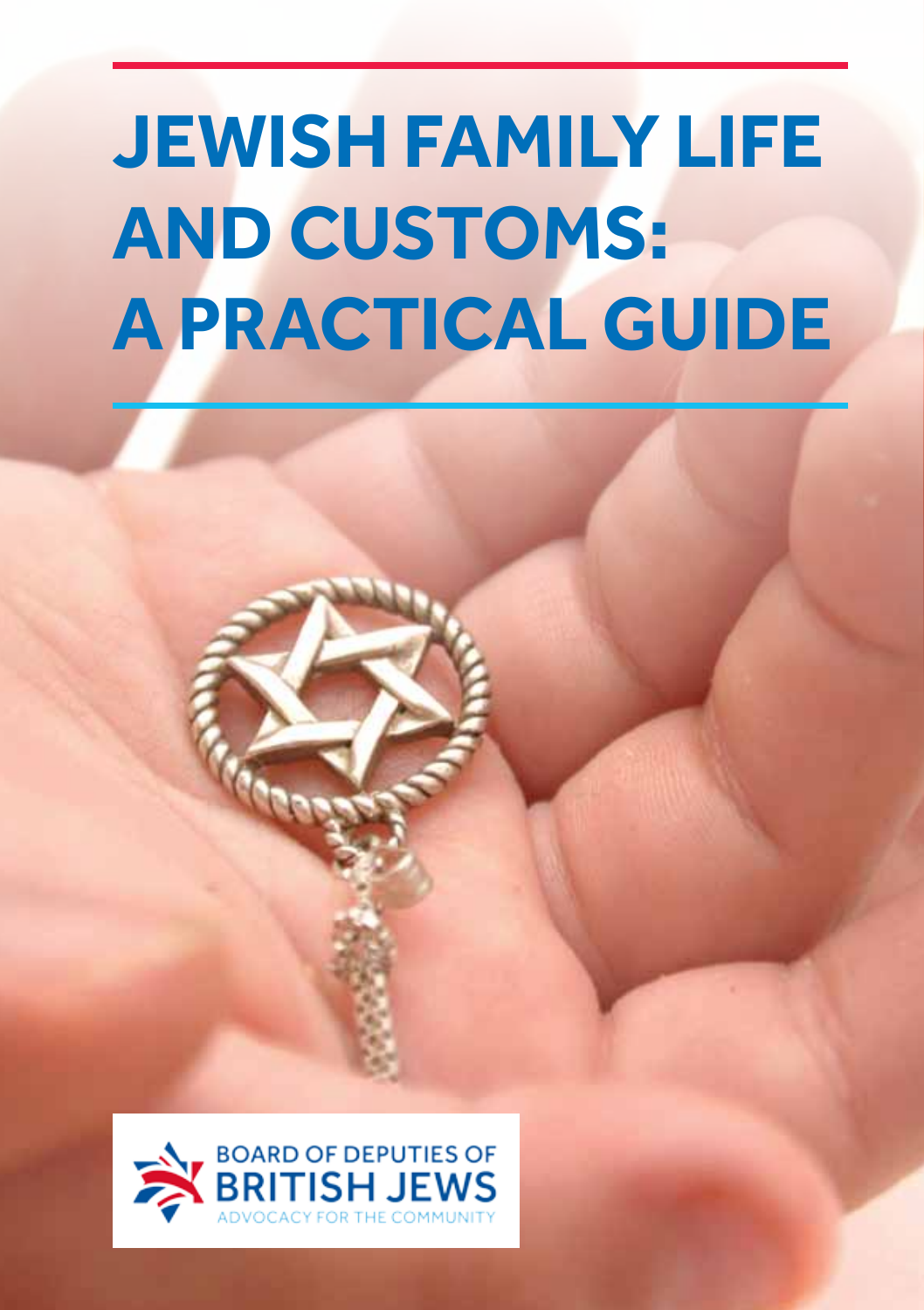#### **Contents**

| <b>1. INTRODUCTION</b>                     |  |
|--------------------------------------------|--|
| <b>2. SABBATH AND FESTIVAL OBSERVANCES</b> |  |
| <b>3. LIFE EVENTS</b>                      |  |
| <b>4. HELPFUL CONTACTS</b>                 |  |

The Board of Deputies of British Jews is the voice of the UK's Jewish community – advocating on a range of issues from religious freedoms to counter-extremism, Holocaust restitution to interfaith dialogue, and ties with Israel. We engage with Government and Parliament, the media, the diplomatic community and other groups in society to ensure the Jewish community's concerns are heard. On education we work to ensure that Jewish schools and education are protected and that non-Jewish institutions have access to accurate information on Judaism and the Jewish people.

Charitable activities with which the Board of Deputies of British Jews is identified are funded by the Board of Deputies Charitable Foundation (Registered Charity No. 1058107), a company limited by guarantee and registered in England (No. 3239086).

Copyright © 2017 Board of Deputies of British Jews

Printed in the United Kingdom by FBprinters

# **introduCtion**

This booklet has been produced by the Family Law Group of the Board of Deputies of British Jews to provide information concerning the requirements of practising Jews in the United Kingdom.

Religious observance varies amongst Jews of different affiliations (Orthodox, Masorti, Reform and Liberal). Even within the different affiliations, personal religious observance may well vary and the needs of Jewish clients can differ widely.

This booklet provides general guidance only, and each individual may well have specific needs, or want to seek specific religious guidance.

In this booklet we deal principally with Orthodox Jews whose level of observance and interpretation of Jewish law may be stricter than others. Reference is also made to the practices of Masorti, Reform and Liberal communities where appropriate. The websites/telephone numbers of different affiliations are given at the end of this booklet.

Families are an important building block of society and Jewish law and tradition highlights the centrality of the Jewish family. Judaism recognises the importance of the parent-child relationship, with each parent contributing to their children's religious, educational, emotional, social and material needs. It is also important that all parents have the opportunity to give their children 'quality time'. As certain commandments are incumbent on men and others are incumbent on women, a child may only have a full Jewish experience if he or she witnesses both the mother and father (or other male and female role-models) practising Judaism. Where only one parent is Jewish, more effort may be required to give children a full Jewish experience.

Jewish tradition highlights the importance of family ties. In cases of separation or divorce, maintaining contact with both parents will be desirable, wherever possible, to enable the child to sustain relationships with both sets of grandparents and other relatives.

It is important for children to be able to experience life cycle events (their own, those of relatives and those within the community). This will be facilitated by exposure to family and social networks of both parents. These events will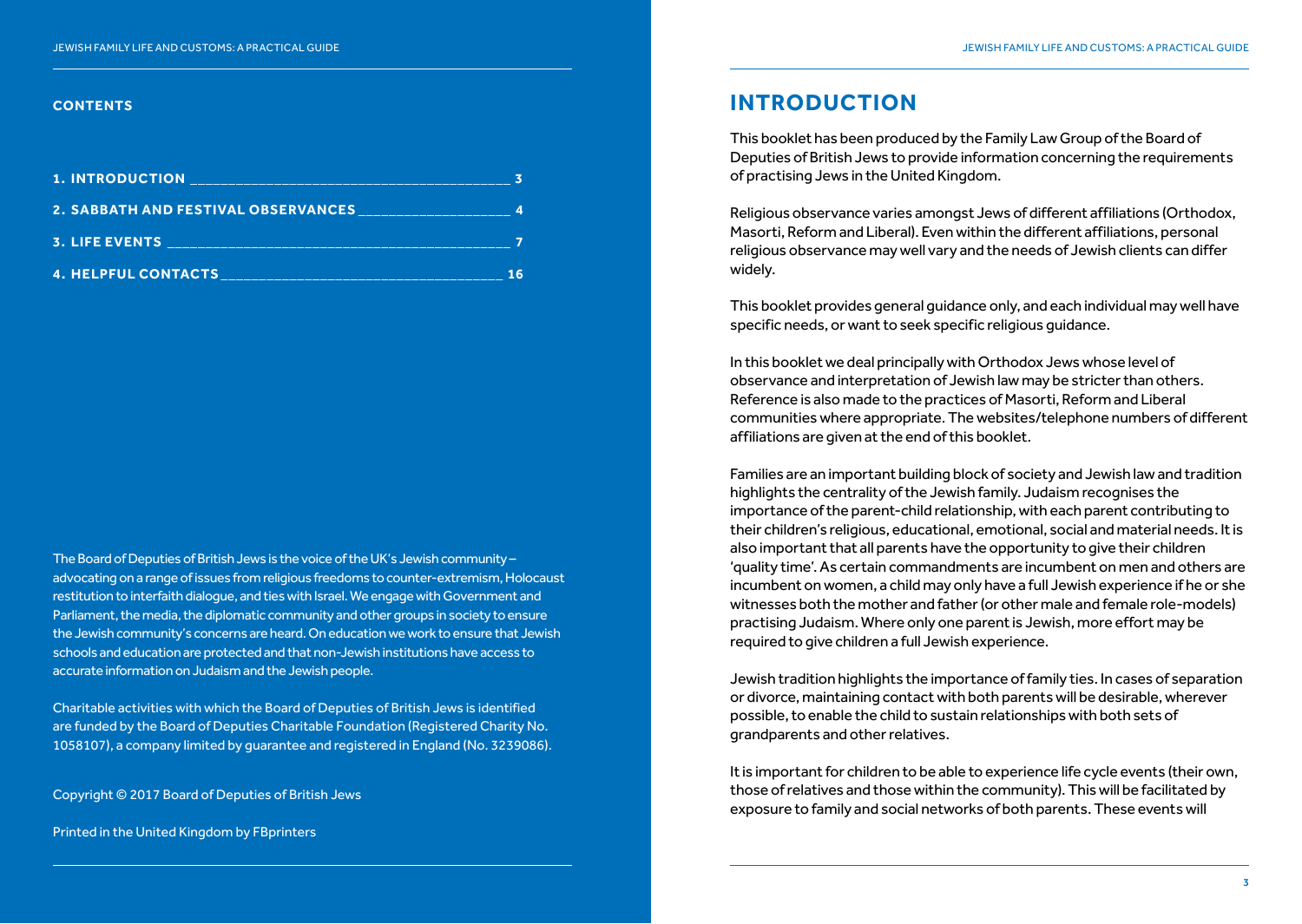include weddings, circumcisions of boys (brit milah) and the naming ceremonies of girls, as well as bar mitzvahs (boys) and bat mitzvahs/bat chayils (girls) when Jewish children come of age (13 for a boy and 12 or 13 for a girl) and take on the responsibilities of being a Jewish adult.

# **sabbath and Festival observanCes**

#### **SABBATH**

It is difficult to stress sufficiently the centrality and the binding nature of the Sabbath and festival laws for observant Orthodox Jews. For an observant Jew there can be no compromise and there is no mechanism for granting dispensation. However, where there is a possible risk to life or when family members or children require emergency medical attention, the laws of Sabbath and festivals must be set aside.

The Sabbath (Shabbat) is of particular importance in a Jewish home. Jewish law requires Jews to refrain from various acts of 'work' on the Sabbath, in commemoration of God's cessation of creativity on the seventh day of creation. The prohibited acts of 'work' include travelling (other than on foot), cooking, writing, carrying, the switching on and off of electricity, using a telephone and any transaction of a commercial nature, such as shopping.

For these purposes, festival laws are almost indistinguishable from Sabbath laws. Where this booklet talks about Sabbath observance, festival observance is included.

## **timinG oF the sabbath**

The Sabbath starts on Friday about one hour before nightfall, or 15 minutes before dusk. Thus, a practising Jew needs to leave work, school, or anywhere else, in sufficient time to arrive home before the onset of the Sabbath. At its earliest, Sabbath begins in midwinter at around 3:30pm throughout the UK and can end as late as midnight in midsummer. However, these times vary depending on date and exact location. The Sabbath lasts for approximately 25 hours from the time it commences. Communities may "bring in the Sabbath early" in summer for convenience, thereby extending it beyond 25 hours.

#### **timinG oF Festivals**

Like the Sabbath, the festivals also always commence immediately before dusk on the previous day and the comments in the previous paragraph also apply. People who intend to spend the Sabbath or festival together will need to arrive in the place where they wish to spend the Sabbath or festival before this time, unless they live within walking distance from one another. Festivals can fall on any day of the week but it is extremely unusual for all 13 festival days to fall on weekdays in the same year. The English calendar dates of festivals vary from year to year, in accordance with the Jewish lunar calendar.

In addition to the Sabbath, outside Israel there are a total of 13 holy or festival days in the Jewish calendar:

| <b>Festival</b>                                      | <b>Time of Year</b>    | <b>Number of Festival Days</b>                                                                                                                                    |
|------------------------------------------------------|------------------------|-------------------------------------------------------------------------------------------------------------------------------------------------------------------|
| Pesach<br><i>(Passover)</i>                          | March / April          | Two sets of two days separated by<br>four semi-festive days (two sets of<br>one day for Reform and Liberal<br>communities separated by five<br>semi-festive days) |
| Shavuot<br>(Pentecost)                               | May / June             | Two days (one day for Reform and<br>Liberal communities)                                                                                                          |
| Rosh Hashanah<br>(New Year)                          | September/<br>October  | Two days (one day for Reform and<br>Liberal communities)                                                                                                          |
| <b>Yom Kippur</b><br>(Day of Atonement)              | September /<br>October | One day                                                                                                                                                           |
| <b>Succot</b><br>(Tabernacles)                       | September/<br>October  | Two sets of two days (two sets of one<br>day for Reform and Liberal communities)<br>separated by six semi-festive days                                            |
| In addition there are the following minor festivals: |                        |                                                                                                                                                                   |
| Purim<br>(Lots)                                      | February/March         | One day - travel/work permitted                                                                                                                                   |
| Chanukah/Hannukah<br>(Festival of Lights)            | November /<br>December | Eight days-travel/work permitted                                                                                                                                  |

There are also six fast days in total, but work/travel is only prohibited on Yom Kippur.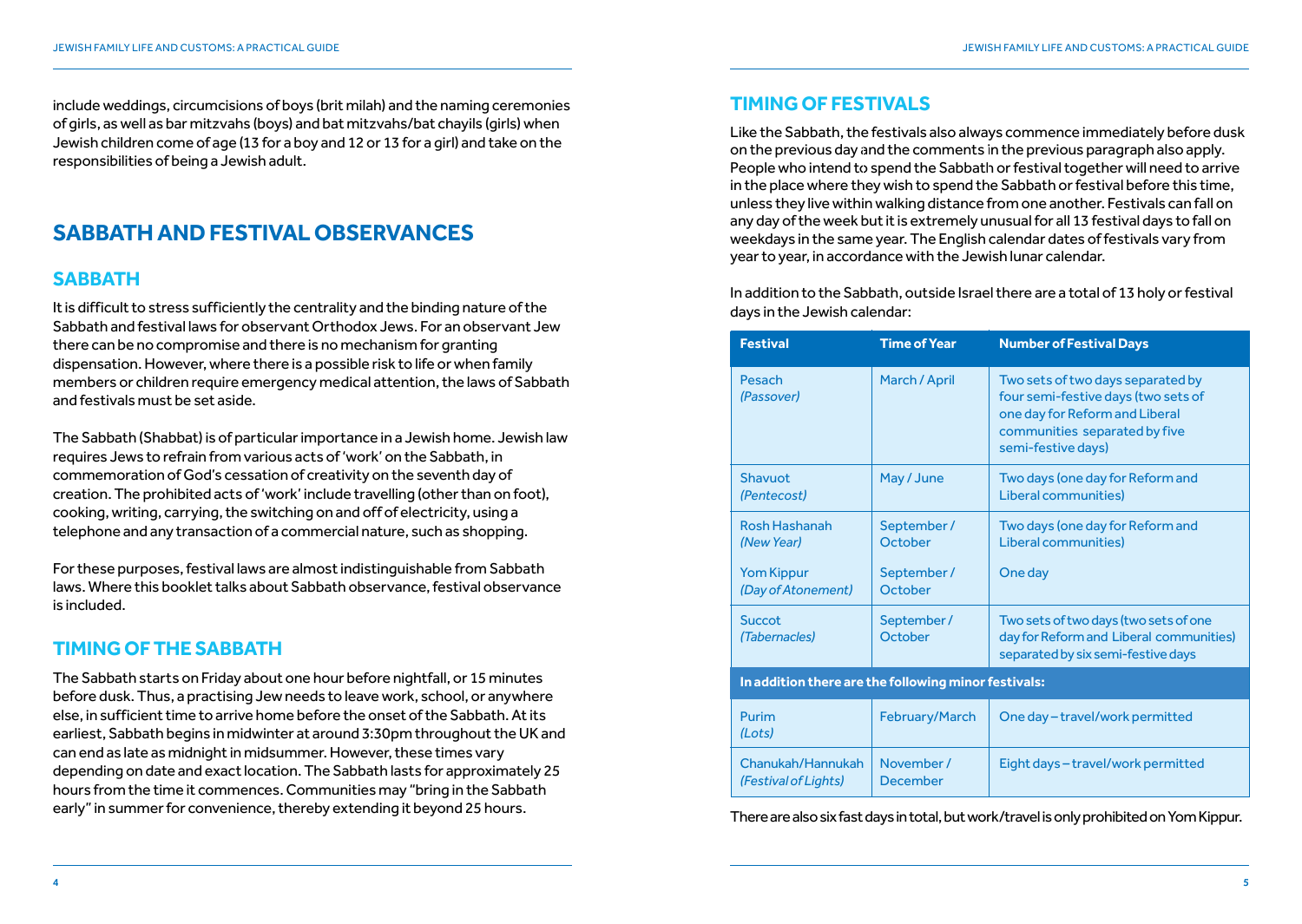## **role oF rabbi**

The role of the rabbi is often more extensive than that of a pastoral carer, teacher and mediator. They decide questions of Jewish law and may act as an arbitrator. If a rabbi is asked a question on Jewish law, their answer binds the questioner. Some communities turn to the rabbi or the courts of Jewish religious law (beth din, plural batei din) for determination of civil issues.

# **Prayer**

Adult men and boys over the age of 13 may wish to pray three times a day, in the morning, afternoon and evening. While many prayers can be performed individually, observant Orthodox Jewish men may prefer to attend synagogue and pray with a quorum of at least 10 men present (a minyan). Such group prayer is particularly important when a person is in a period of mourning (see section on bereavement and mourning). Afternoon prayers commonly take place at lunchtime during the winter months.

## **eduCation**

Judaism lays great emphasis on the duty to educate children. Many families will prioritise time and funds for their children's religious and secular education.

# **Food**

Observant Jews are required to eat only kosher food. This means that while all fruit, vegetables and grains are generally permitted, only certain meat, fish and poultry are allowed. Jews who strictly observe the dietary laws (including religious slaughter laws) require all food (including cheese and wine) to be manufactured and prepared under rabbinical supervision in order to be satisfied that no prohibited ingredients have been used. Consequently ,vegetarian or vegan cooked food may also be refused.

There are strict additional rules for the preparation and service of food at home where meat and milk products are required to be kept separately. Note that, as in all areas, there are many different levels of religious observance. The individual's specific requirements should be discussed with them on a personal basis. There are additional restrictions during the festival of Passover, and specific guidance should be sought.

# **ClothinG**

Observant Jewish men may keep their heads covered at all times, generally by wearing a skull cap (known as a yarmulke, kappel or kippah), and sometimes also a hat. Some will have tassels hanging from their clothing at the waist (tzizit). For prayer they wear a white, or sometimes coloured, garment round their shoulders (a tallit). Observant married women may cover their hair with a hat, scarf, or a wig at all times in public. Such women and girls over the age of 12 may only wear modest clothing and many will not wear trousers, short skirts or short sleeves. Some observant men and women restrict their contact with members of the opposite sex if they are not married or related to them.

# **liFe events**

# **birth - boys**

Boys are circumcised (brit milah) at eight days old or as soon as possible thereafter if there are medical reasons for delay. The circumcision is carried out by a mohel (plural mohelim) who is registered to carry out this procedure by the Initiation Society or the Association of Reform and Liberal Mohelim. Some mohelim are also registered medical practitioners. Boys are named at this procedure. Frequently, a boy's name is not announced until the circumcision.

If the firstborn child in a family is a boy he is formally 'redeemed' by his father at 31 days at a ceremony known as a pidyon haben. In certain communities, on a boy's third birthday he will have his first haircut, known as an upschernish or upscherin. This rite of passage begins his religious education.

# **birth - Girls**

Girls are usually named in the synagogue, often on the Sabbath following the birth.

Any form of female genital mutilation is strictly prohibited.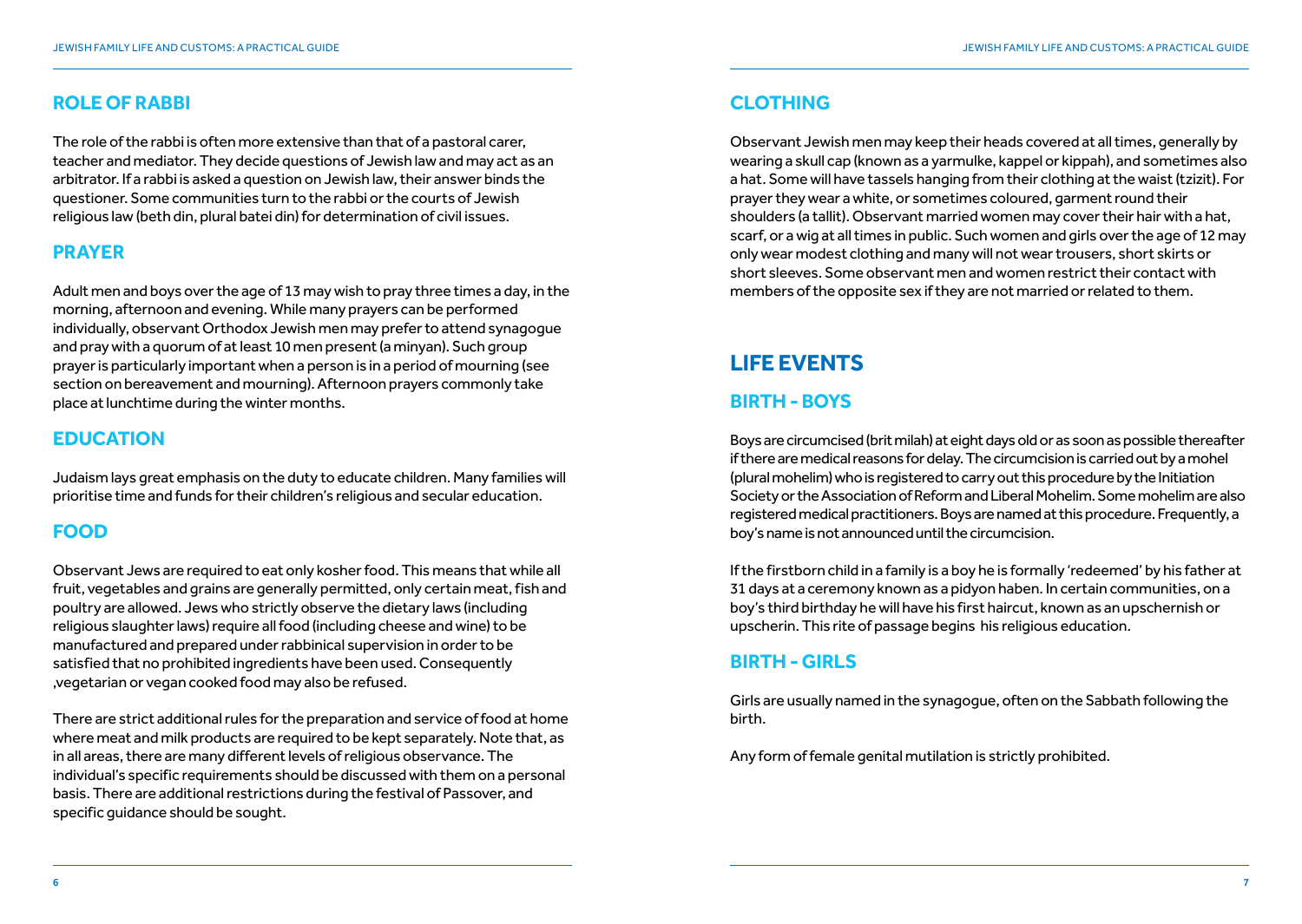# **bar mitZvah / bat mitZvah (bat Chayil)**

Boys are recognised as full members of the community at 13 when they celebrate their bar mitzvah. Girls reach this stage at 12 or 13, depending on their community, when they celebrate their bat mitzvah (also known as a bat chayil). Both boys and girls have a period of intense study during the year leading up to the occasion. Traditionally, children are expected to attend Sabbath services regularly with their parents. In Orthodox communities boys, in particular, accompany their fathers.

## **marriaGe**

The events of birth, bar mitzvah/bat mitzvah and marriage are all cause for great celebration.

Where possible, both parents of a bride and groom are expected to stand with their child during the marriage ceremony under the marriage canopy (chuppah). Grandparents may also be present under the chuppah.

Weddings between heterosexual Jews can take place in synagogues or elsewhere, including private homes. In England and Wales, synagogues have marriage secretaries who keep the civil and religious marriage records, ensuring that they comply with civil laws. In Scotland there is no such position, and the officiant acts as the Registrar and must sign the register.

Prior to the wedding being celebrated, the rabbi must ensure that religious law is followed and that the marriage is one that is permitted by Jewish law.

It is possible for two Jews to have an entirely civil or entirely religious marriage. However, a religious Jewish marriage ceremony carried out without a civil marriage is not recognised as valid in civil law. Most Jews marrying in the UK have a combined ceremony satisfying both religious and civil law. Sometimes the religious and civil marriages take place on different days. When this happens the couple may decide not to live together until after the religious marriage.

In some strictly Orthodox communities, marriages may be arranged, subject to the consent of both parties. This may occur at a young age but in accordance with the civil law.

Religious marriages may not be performed during certain periods of the Jewish calendar.

The validity of any marriage celebrated in another country is a question of fact which will need to be checked in accordance with the relevant civil law. Essentially, if the country in which the marriage has been celebrated recognises that it is valid, UK law will probably accept it as a valid civil marriage. Generally, the only overseas Jewish marriage which could be recognised without an accompanying or prior civil ceremony is one performed by the Official Rabbinate in Israel, where there is no separate civil marriage.

In addition to a civil marriage certificate, the parties receive a religious marriage document called a ketubah, which belongs to the wife. This document is signed by two Jewish witnesses to the marriage. It will need to be produced upon application for a religious divorce (get). It may also be required as proof of the Jewish identity of any child born of that marriage and their future descendants.

A central theme of marital life is that of family purity. As part of a complete intimate relationship, observant Orthodox couples are expected to refrain from physical contact at certain times of the wife's monthly menstrual cycle. Seven days after the conclusion of her monthly period, an Orthodox woman may attend a ritual bath (the mikveh) before a couple fully resumes their relationship.

In Orthodox communities, if a married man dies childless, his brother (if any) must perform a ceremony of chalitza before a beth din to enable the widow to remarry. Until then, the widow is forbidden to remarry. In any event, no widow may marry within 90 days of the death of her husband.

As in civil law, there are a number of categories of prohibited marriages although the list is not exhaustive and religious guidance should be sought. The civil law has extended its provisions – originally it permitted only heterosexual couples to marry in religious (including civil) ceremonies. Since the coming into force of the Marriage (Same Sex Couples) Act 2013, in England and Wales, and the Marriage and Civil Partnership (Scotland) Act 2014 in Scotland, civil law permits same-sex couples to marry in religious communities which have opted to perform them. The Northern Ireland Executive has stated that it does not intend to introduce such legislation, but same-sex couples who have married in religious ceremonies in other jurisdictions are treated in civil law as having civil partnerships.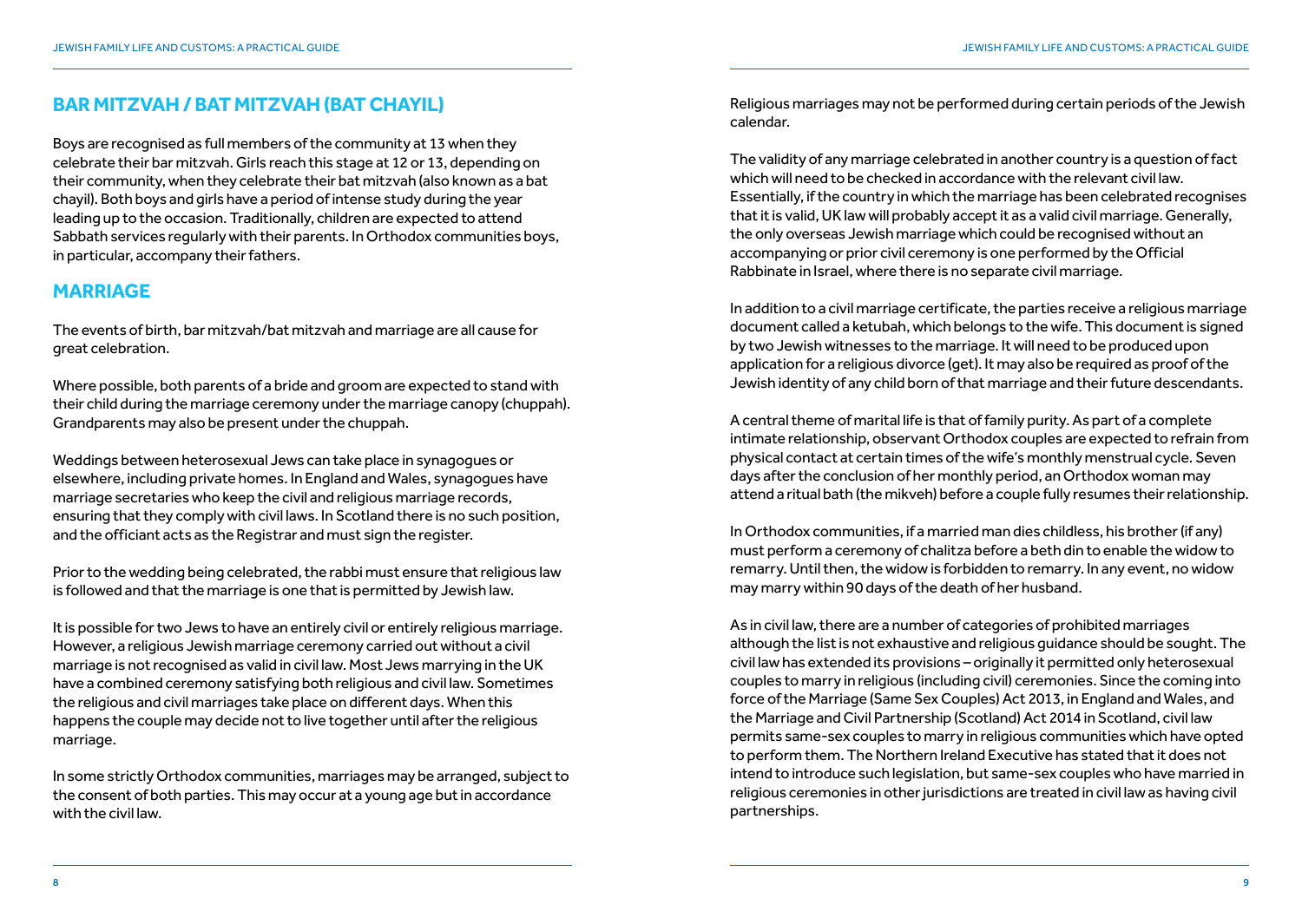The Civil Partnerships Act 2004 came into force in December 2005 and endowed the couple who went through a civil partnership ceremony with legal rights and remedies previously only enjoyed by heterosexual couples.

In the Jewish community, only the Reform and Liberal movements currently perform same-sex marriages. Some Masorti synagogues perform shutafut (partnership) ceremonies for same-sex couples. This is not at present recognised as a Marriage or a Civil Partnership in English law. While, in 2016, Chief Rabbi Ephraim Mirvis urged communities under his auspices to be welcoming to LGBT Jews, Orthodox congregations do not offer ritual recognition of same-sex commitment.

# **divorCe**

While Judaism celebrates and encourages marriage, nowhere within Jewish law is it stated that marriage is a lifelong union. Judaism recognises that marriages can fail and consequently provides specifically for divorce so that parties are free to remarry under Jewish auspices. A Jewish divorce (get, plural gittin) is a consensual document dissolving the marriage. The process is administered by a beth din. Traditionally the get may only be granted by the husband to the wife, who in turn accepts it. It is a formal document written on the instructions of the husband. After the giving and receiving of a get, both parties are free to marry again in a Jewish ceremony, although the wife has to wait 90 days before remarriage (excluding the day of receiving the get and the day of remarriage) or 24 months from the birth of any child.

# **(a) imPortanCe oF obtaininG a Get**

If a married Jewish woman who does not have a get has children by another Jewish man (even after a previous Jewish marriage has been dissolved civilly), those children will have the status of mamzer (plural mamzerim). Such children suffer considerable problems when it comes to their own marriage and are very limited in their choice of partner.

It is of the utmost importance that a Jewish woman, especially one of childbearing age going through divorce proceedings, should have both a civil divorce and a get. If a wife only has a civil divorce, but subsequently wishes to obtain a get, her husband may not then be willing to grant one or it may not be possible to find him, or because of mental impairment he may lack the capacity voluntarily to grant a get. There is no remedy for any of these situations and therefore it is essential that a wife is advised of these pitfalls well before the civil divorce has been concluded.

# **(b) timinG oF the Get**

This process can usually be initiated before the commencement of the civil proceedings. It is not necessary to wait until the husband and wife have stopped cohabiting and are no longer living at the same address. It cannot, however, be written and finalised until this happens.

The Divorce (Religious Marriages) Act 2002 added a new section 10(A) to the Matrimonial Causes Act 1973 in England and Wales, and the Family Law (Scotland) Act 2006 inserted a section, 3A, into the Divorce (Scotland) Act 1976, relating to religious divorce. These can help one spouse when the other spouse is not co-operating with obtaining a get. These statutes give the civil court discretion to delay or prevent the granting of a final decree of divorce until confirmation that the formalities for dissolving the religious marriage have been completed in England and Wales, and postpone the granting of the divorce in Scotland. The confirmation is required from the appropriate beth din of the applicant's choice.

In England and Wales, either spouse may make an application to the civil court to exercise this discretion after decree nisi but before decree absolute. In Scotland divorce is granted in a single process, so an application must be made before the decree of divorce has been granted.

In any event, in England and Wales, husbands and wives should consider cross undertakings to give and receive a get as part of the financial remedy order made by consent (in Scotland, the Minute of Agreement). Similarly, in Scotland, formal agreement should also be reached regarding the get before the decree of divorce is granted.

# **(C) ProCedure**

One or both spouses are able to ask a beth din that proceedings should be commenced for a Jewish divorce.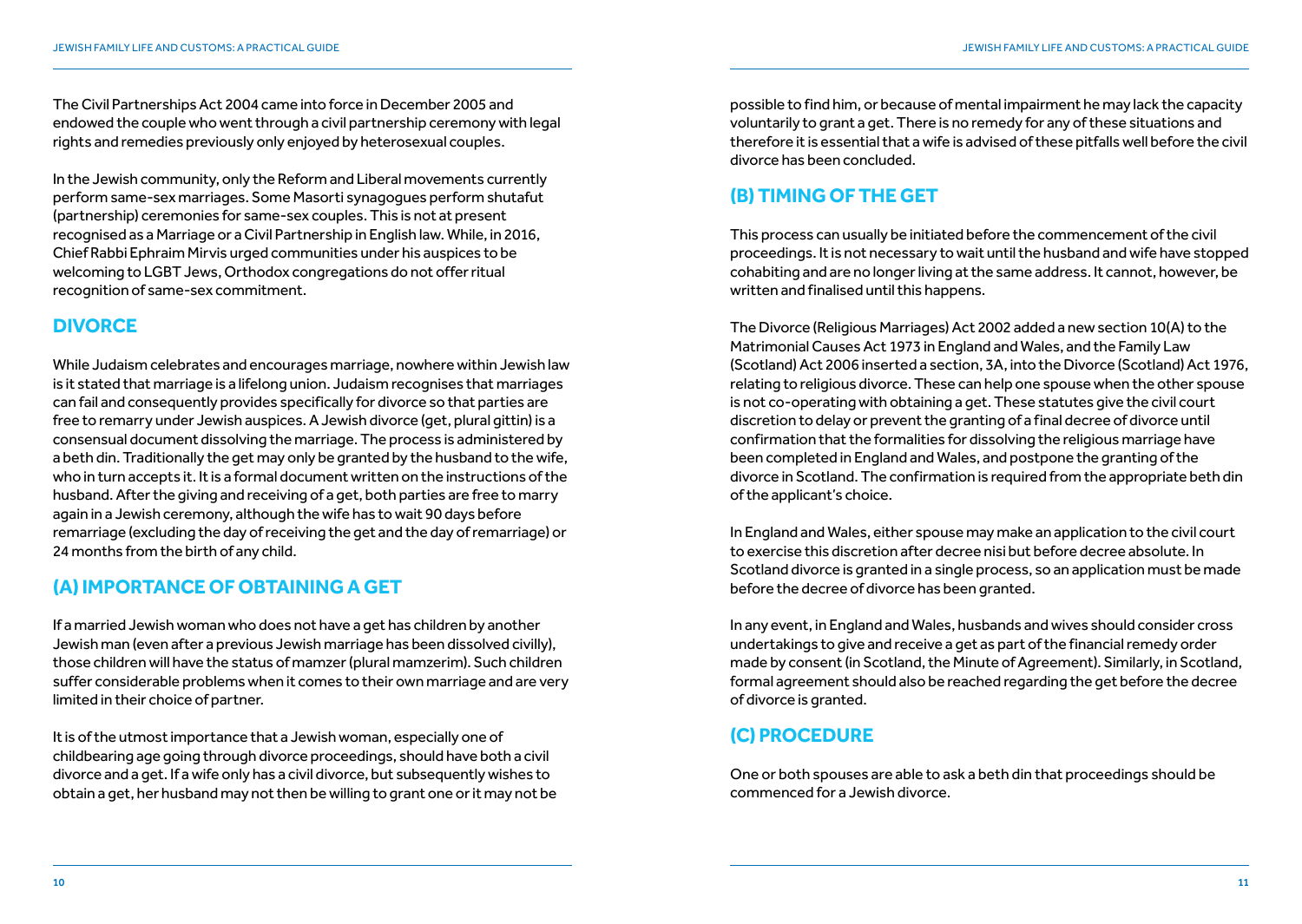The actual procedure for a get must be initiated by the husband. At the hearing, the husband instructs a trained scribe to write the get. The individually written document is given by the husband to the wife in the presence of two witnesses. The act of the wife accepting the document completes the divorce process. Arrangements can be made so that an agent can be appointed to give the document to the wife on behalf of the husband so that the couple need not meet. There are no references to responsibility for the breakdown of the marriage and no blame or fault apportioned to either party. For the procedure there is usually only one attendance at a beth din although some batei din also have a preliminary appointment.

The actual get document is retained by a beth din for safekeeping but a certificate of release (p'tur) is given to both parties as this needs to be produced if either party wishes to remarry under Jewish law.

# **Cohabitation**

The modern fact of cohabitation without marriage is acknowledged although not encouraged in more socially conservative Jewish households and communities. In most observant Orthodox communities, couples do not cohabit before marriage.

If a Jewish couple has a civil marriage but not a religious marriage, and subsequently divorce, they may still require a get. Furthermore, a Jewish couple if they cohabit without any marriage ceremony may also require a get if they subsequently separate. If a woman cohabits with a Jewish man or has sexual intercourse with a Jewish man before a get is given to her, she will be regarded as an adulterer and may not marry that man according to Jewish law, even if a get is later obtained.

Serious problems, similar to those outlines in section (A) above, will affect the children of such a relationship conceived before a get is obtained, whether a civil divorce has been granted or not. An admission of adultery will mean that if the woman who has made such an admission wishes to marry the person with whom she has had the relationship, that marriage will not be possible.

# **domestiC and Child abuse**

Sadly such matters do occur within the Jewish community. As in other communities they are often hidden and not spoken about within families, and so it is imperative that where there are any concerns whatsoever, they should be reported to social services and/or the police who have specific designated units with experienced personnel. Jewish community agencies, notably the Jewish Marriage Council, Jewish Women's Aid and Norwood, have trained counsellors who can also provide aid and assistance.

The President of the Family Division has issued a circular dealing with domestic abuse and containing a revised form, which came into force on 2nd October 2017. This may assist in relation to different kinds of abuse including the refusal of a get.

# **Conversion**

While Judaism is not a proselytising religion, conversions are carried out by batei din. Each beth din has different arrangements and not all foreign or even Israeli conversions are necessarily accepted by the United Kingdom batei din. If a woman converts to Judaism after the birth of a child, the child must be converted in the child's own right. If a non-Jewish child is adopted, the child will need to be converted and – in the case of a boy – a circumcision will take place. Circumcision cannot take place until the adoption process is complete. Where a child has been converted, that conversion has to be confirmed by that child when reaching 12 (if a girl) or 13 (if a boy).

## **DEATH**

Jewish law requires burial as soon as possible after death. There are special rules for the preparation of the body for burial carried out by the burial society (chevra kadisha). As little interference with the body as possible is a very important requirement, so a post mortem is actively discouraged unless absolutely necessary, although CT or MRI scans may be accepted. In some cases a non-invasive procedure may be a preferable alternative to a full post mortem. Cremation is only accepted by Reform and Liberal affiliations. If a body is cremated, some Orthodox cemeteries will not bury the ashes.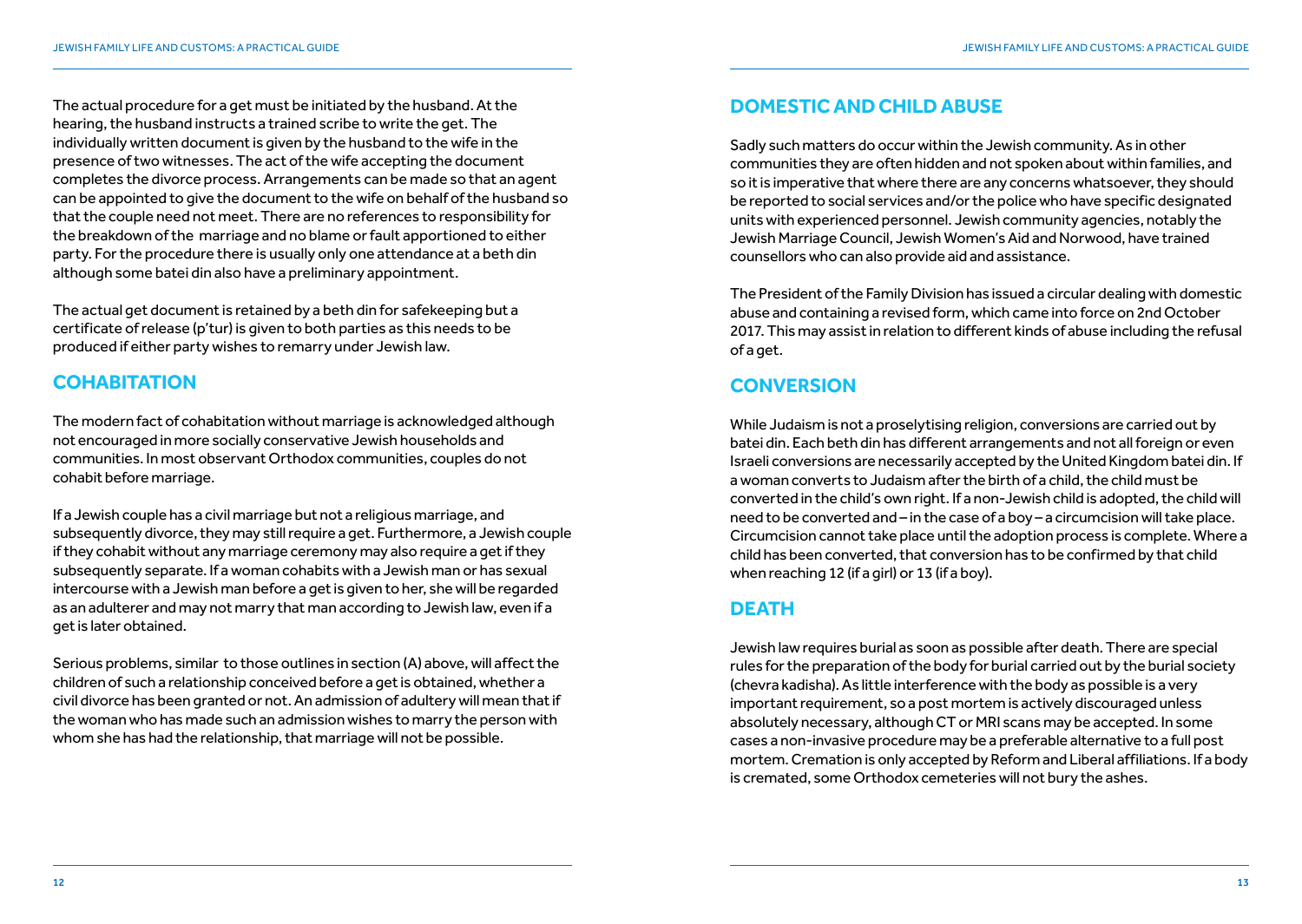# **orGan donation**

In principle, Judaism encourages organ donation in order to save lives. While, in Judaism, avoidance of interference with the dead body and rapid interment are prime concerns, each case is different. Orthodox Judaism holds that organs may not be removed from a donor until death has definitely occurred, but there are varying views about what constitutes 'death'. Some traditionally-observant Jews accept the 'brain stem death' criteria, and therefore the heart and lungs can be transplanted as well as other organs. Other Orthodox authorities will only agree to removal of organs from a 'non-beating heart' donor, which reduces the range of usable organs. Given the complex issues involved in organ donation for Jews, familial consent for organ donation is a key safeguard.

The Welsh Assembly has introduced an 'opt-out' system of organ donation. In 2017, both the government and opposition expressed an intention to extend such a presumed consent regime to England, as did the Scottish Government. The Jewish community has expressed considerable concern about protecting the role of family consent throughout the development of this legislation. In order to make it easier for Jews, and members of other faiths with similar beliefs, to donate their organs, a short statement has been drafted which commits to the principle of donation but clarifies that the potential donor and their family should be entitled to consult with their particular personal rabbinic authority. Anyone who feels strongly on these issues should make their wishes known.

The Board of Deputies prefers the continuation of an 'opt-in' process, with regular encouragement to agree to donate organs, to an 'opt-out' process. This is because the latter risks a person having their organs taken against their and their families' wishes, which could cause further anguish to families of the deceased at a time of considerable distress.

# **bereavement and mourninG**

When a Jew dies, the funeral should take place as soon as possible. Obtaining a death certificate is crucial to effect burial; sometimes difficulties may occur if a post mortem is required. Note that the law and procedure in England and Scotland are very different both with regard to registration and post mortems, and advice should be taken from the appropriate Jewish burial society for the location and religious denomination of the deceased.

Burial is often on the actual day of the death, although a day or two later is possible if family members have to come from abroad. This means that usually there is very little notice of a family funeral. Burial will be delayed if the death occurs on a festival day or the Sabbath, although funerals can take place on semi-festive days.

After the funeral, the immediate family of the deceased, comprising spouse, parents, children and siblings, may observe a seven day period of mourning, known as the shiva. During this time the mourners stay at home, saying prayers and receiving visitors and condolences. If the funeral takes place on a semifestive day, the shiva will commence after the end of the festival and any immediately subsequent Sabbath. In addition, the duration of shiva may be curtailed if it would otherwise fall on a day when mourning is not permitted.

During the 30 days following a death, some men do not shave or cut their hair and, even if they do not normally do so, may attend synagogue or prayer groups daily – often three times a day, in the morning, afternoon and evening. There are additional restrictions and requirements that extend to certain mourners for up to a year from the death.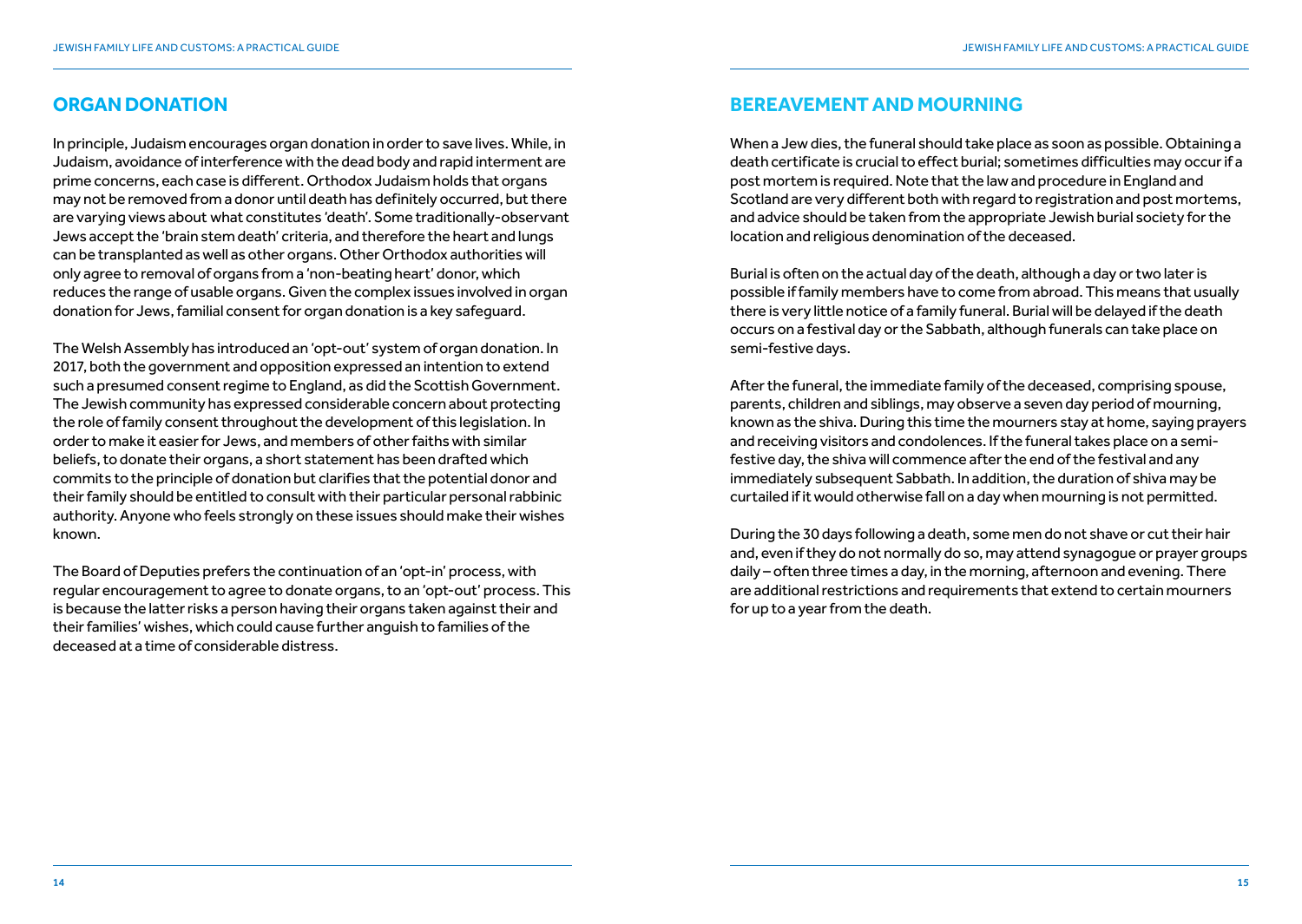## **helPFul ContaCts**

**The Board of Deputies of British Jews** www.bod.org.uk

**the scottish Council of Jewish Communities** www.scojec.org

## **reliGious bodies**

**Federation of synagogues** www.federation.org.uk

**liberal Judaism** www.liberaliudaism.org

**masorti Judaism** www.masorti.org.uk

**reform Judaism** www.reformjudaism.org.uk

**the s&P sephardi Community** www.sephardi.org.uk

**union of orthodox hebrew Congregations** 020 8802 6226

**united synagogue** www.theus.org.uk

#### **CounsellinG**

**Jewish marriage Council** www.jmc-uk.org

**CirCumCision** 

**initiation society of Great britain** www.initiationsociety.net

**Association of Reform and Liberal Mohelim** 020 8349 2568

## **domestiC violenCe**

**Jewish women's aid** www.jwa.org.uk

# **soCial serviCes, adoPtion and FosterinG**

**Jewish Care** www.jewishcare.org

**Jewish Care scotland** www.jcarescot.org.uk

**norwood** www.norwood.org.uk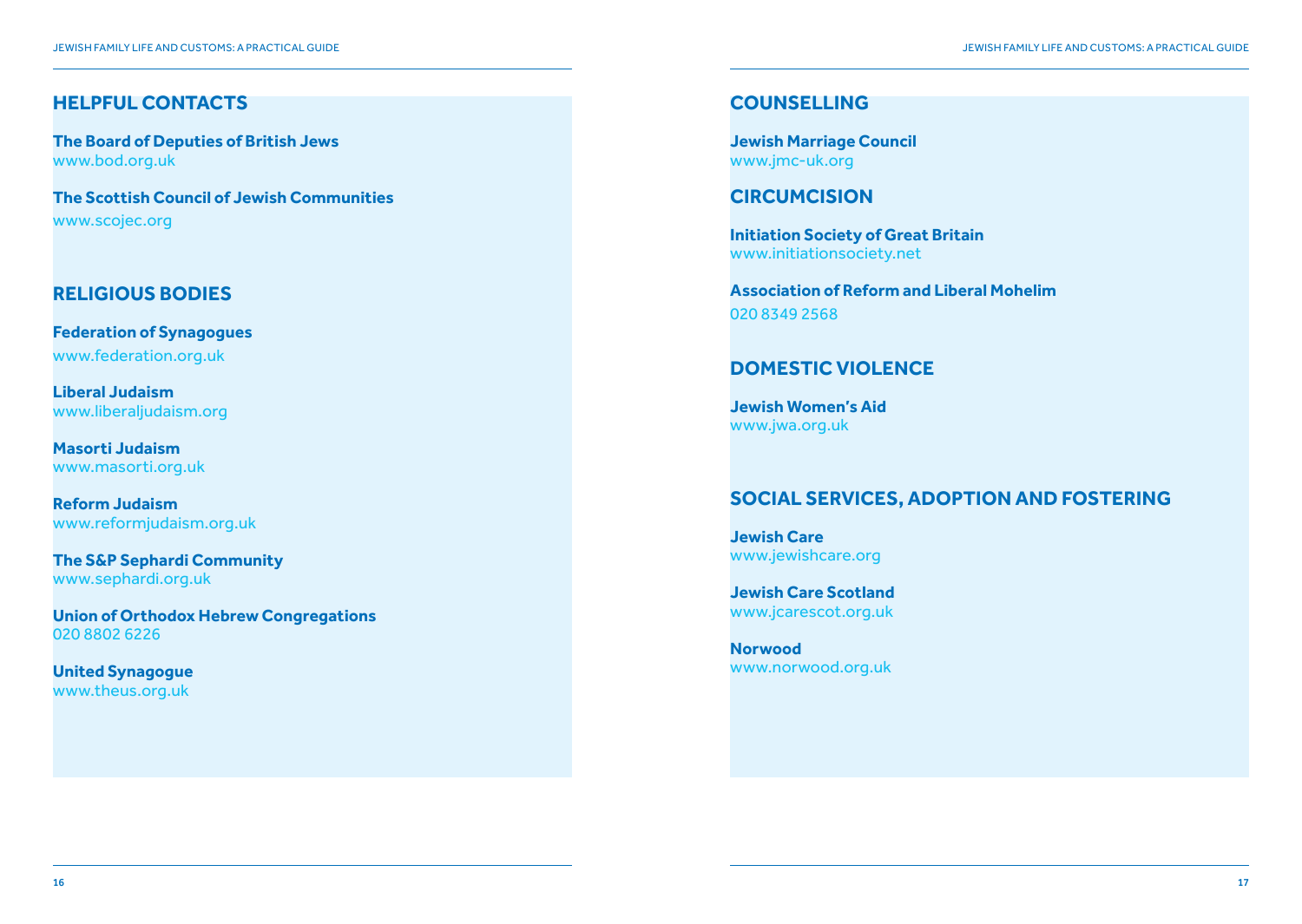# **useFul inFormation**

**"Getting your Get"** www.gettingyourget.co.uk

# **Kosher Food**

**really Jewish Food Guide** www.kosher.org.uk